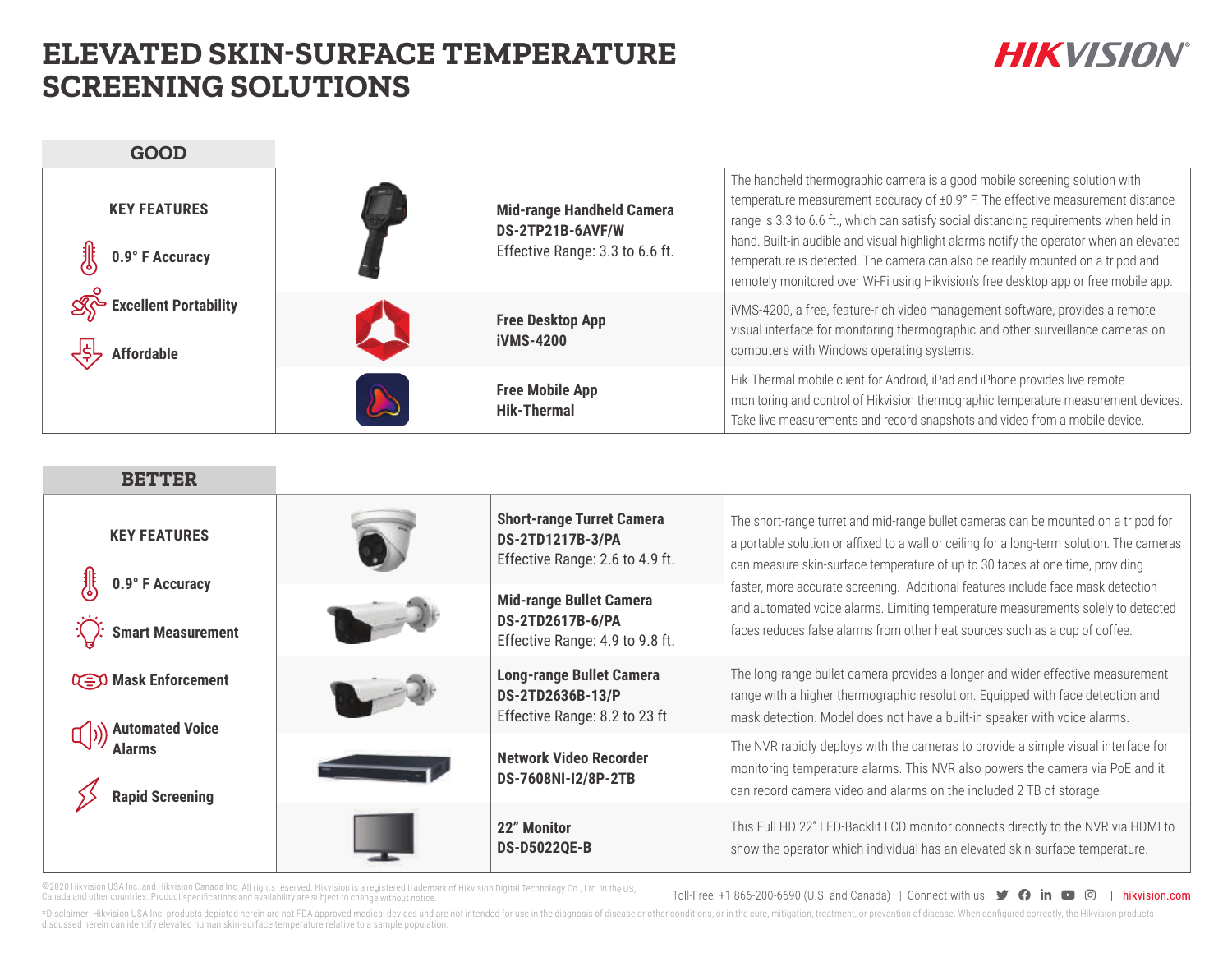## **ELEVATED SKIN-SURFACE TEMPERATURE SCREENING SOLUTIONS**

# **HIKVISION®**

| <b>BEST</b>                                                           |                                                                                      |                                                                                                |                                                                                                                                                                                                                                                                                                                                                                                                                                                                                                                         |  |
|-----------------------------------------------------------------------|--------------------------------------------------------------------------------------|------------------------------------------------------------------------------------------------|-------------------------------------------------------------------------------------------------------------------------------------------------------------------------------------------------------------------------------------------------------------------------------------------------------------------------------------------------------------------------------------------------------------------------------------------------------------------------------------------------------------------------|--|
| <b>KEY FEATURES</b>                                                   |                                                                                      | <b>Short-range Turret Camera</b><br><b>DS-2TD1217B-3/PA</b><br>Effective Range: 2.6 to 4.9 ft. | The short-range turret and mid-range bullet cameras can be mounted on a tripod for<br>a portable solution or affixed to a wall or ceiling for a long-term solution. The cameras<br>can measure skin-surface temperature of up to 30 faces at one time, providing<br>faster, more accurate screening. Additional features include face mask detection<br>and automated voice alarms. Limiting temperature measurements solely to detected<br>faces reduces false alarms from other heat sources such as a cup of coffee. |  |
| 0.5° F Accuracy<br><b>Smart Measurement</b>                           |                                                                                      | <b>Mid-range Bullet Camera</b><br>DS-2TD2617B-6/PA<br>Effective Range: 4.9 to 9.8 ft.          |                                                                                                                                                                                                                                                                                                                                                                                                                                                                                                                         |  |
| <b>Q=O</b> Mask Enforcement                                           | <b>Long-range Bullet Camera</b><br>DS-2TD2636B-13/P<br>Effective Range: 8.2 to 23 ft |                                                                                                | The long-range bullet camera provides a longer and wider effective measurement<br>range with a higher thermographic resolution. Equipped with face detection and<br>mask detection. Model does not have a built-in speaker with voice alarms.                                                                                                                                                                                                                                                                           |  |
| <b>Automated Voice</b>                                                |                                                                                      | <b>Blackbody Calibration Source</b><br><b>DS-2TE127-G4A</b>                                    | The turret and bullet thermographic cameras are able to continuously calibrate<br>temperature measurement, based on the detected radiation from this source, to<br>achieve accuracy of ±0.5° F.                                                                                                                                                                                                                                                                                                                         |  |
| <b>Rapid Screening</b>                                                |                                                                                      | <b>DeepinMind NVR</b><br>iDS-9632NXI-I8/X(B)                                                   | The special DeepinMind NVR interface displays temperature and face mask statuses with<br>statistics. Additional benefits include identity verification and stranger alarm even when face<br>masks are worn. Voice alarms are available through HDMI or audio output.                                                                                                                                                                                                                                                    |  |
| Identify Verification (لال)<br><b>Multi-site</b><br><b>Management</b> |                                                                                      | <b>16-PoE-Port Switch</b><br><b>DS-3E0318P-E2</b>                                              | This specialized video surveillance PoE switch with plug-and-play operation provides stable<br>power and network connectivity to the cameras at extended distances up to 984 ft. (300 m).                                                                                                                                                                                                                                                                                                                               |  |
|                                                                       |                                                                                      | <b>HikCentral Professional CMS</b><br>HikCentral-VSS-Base/16Ch                                 | HikCentral Professional provides a powerful, flexible and efficient central management<br>system for all your cameras across one to many locations using a server-client<br>architecture. The client interface provides local monitoring, instant alarm popups,<br>temperature measurement alarm reports, quick record-searching and exporting.                                                                                                                                                                         |  |

#### **Applications**







#### Manufacturing **Education** Retail Commercial Real Estate Healthcare Healthcare Education



©2020 Hikvision USA Inc. and Hikvision Canada Inc. All rights reserved. Hikvision is a registered trademark of Hikvision Digital Technology Co., Ltd. in the US,<br>Canada and other countries. Product specifications and availa

Toll-Free: +1 866-200-6690 (U.S. and Canada) | Connect with us:  $\bullet$   $\bullet$  in  $\bullet$   $\circ$   $\circ$  | hikvision.com

\*Disclaimer: Hikvision USA Inc. products depicted herein are not FDA approved medical devices and are not intended for use in the diagnosis of disease or other conditions, or in the cure, mitigation, treatment, or preventi discussed herein can identify elevated human skin-surface temperature relative to a sample population.